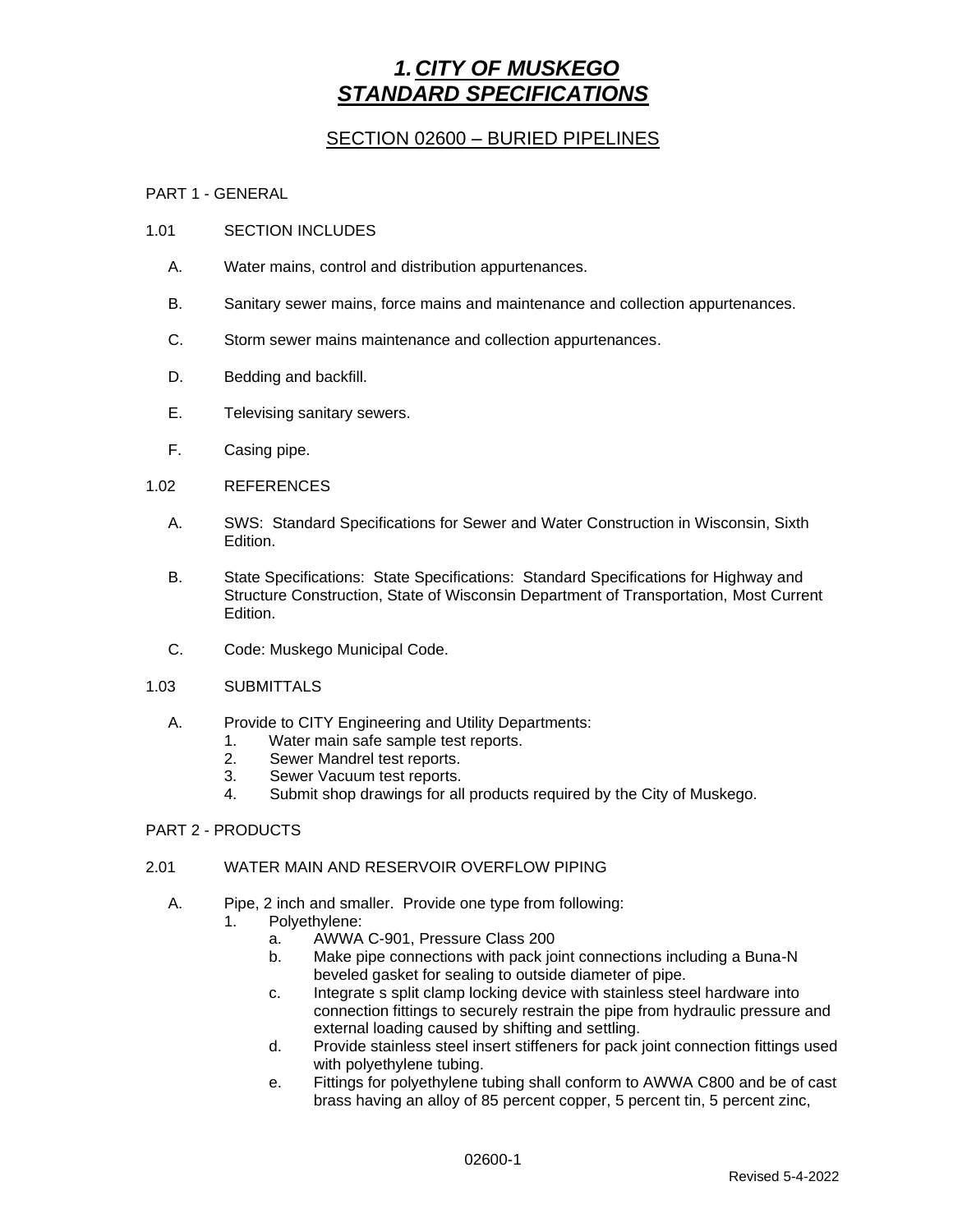lead-free (copper alloy C83600 also known as "red brass") in accordance with ASTM B62.

- f. Fittings shall have uniformity in wall thickness and strength, and free of any defect that may affect their serviceability.
- g. Polyethylene tubing shall be single piece, without joints, from corporation stop to curb stop.
- h. Detector wire required per 2.01(M).
- 2. PVC:
	- a. For 4 through 12 inch diameter: AWWA C-900, Class 150 pressure pipe with DR 18 or less.
	- b. Integral elastomeric bell and spigot joints.
	- c. SWS 8.20.0.
	- d. Detector wire required per 2.01(M).
	- e. Warning Tape per 2.01(L).
- 3. PVC:
	- a. For 14 through 36 inch diameter: AWWA C-900, Class 150 or 235 pressure pipe with DR 18 or less as indicated on the plans.
	- b. Integral elastometric bell and spigot joints
	- c. SWS 8.20.0
	- d. Detector wire required per 2.01(M).
	- e. Warning Tape per 2.01(L).
- B. Butterfly valves (For all water main greater than 12-inches in diameter):
	- 1. AWWA C-504 including:
		- a. Mechanical joint ends.
		- b. Turn counterclockwise to open.
		- c. 2 inch square operating nut.
		- d. All stainless steel hardware.
		- e. Epoxy Coated interior and exterior surfaces per AWWA C-550
	- 2. Clow M&H 4500.
	- 3. Pratt Groundhog HP250.
	- 4. Mueller Lineseal XP
	- 5. K-Flo Wolverine 506
	- 6. Val-Matic Series 2000
	- 7. SWS 8.28.0.
- C. Resilient wedge gate valves (For all water main less than or equal to 12-inchs in diameter and for tapping tees):
	- 1. AWWA C-515 including:
		- a. Nonrising stem.
		- b. Mechanical joint.
		- c. Actuator: wrench nut.
		- d. Opens counterclockwise.
		- e. Stem seals: O-ring.
		- f. Epoxy interior and exterior coating per ANSI/AWWA C550.
		- g. 250 p.s.i.g operating rating
		- h. SWS 8.27.0.
		- i. All stainless steel hardware.
	- 2. Clow M&H Valve Company 4067-01.
	- 3. American Flow Control Series 2500.
	- 4. Kennedy 4571.
	- 5. Clow F-6100.
- D. Valve enclosures:
	- 1. Boxes:
		- a. Cast iron assembly, size DD, cover marked "water".
		- b. Manufacturers: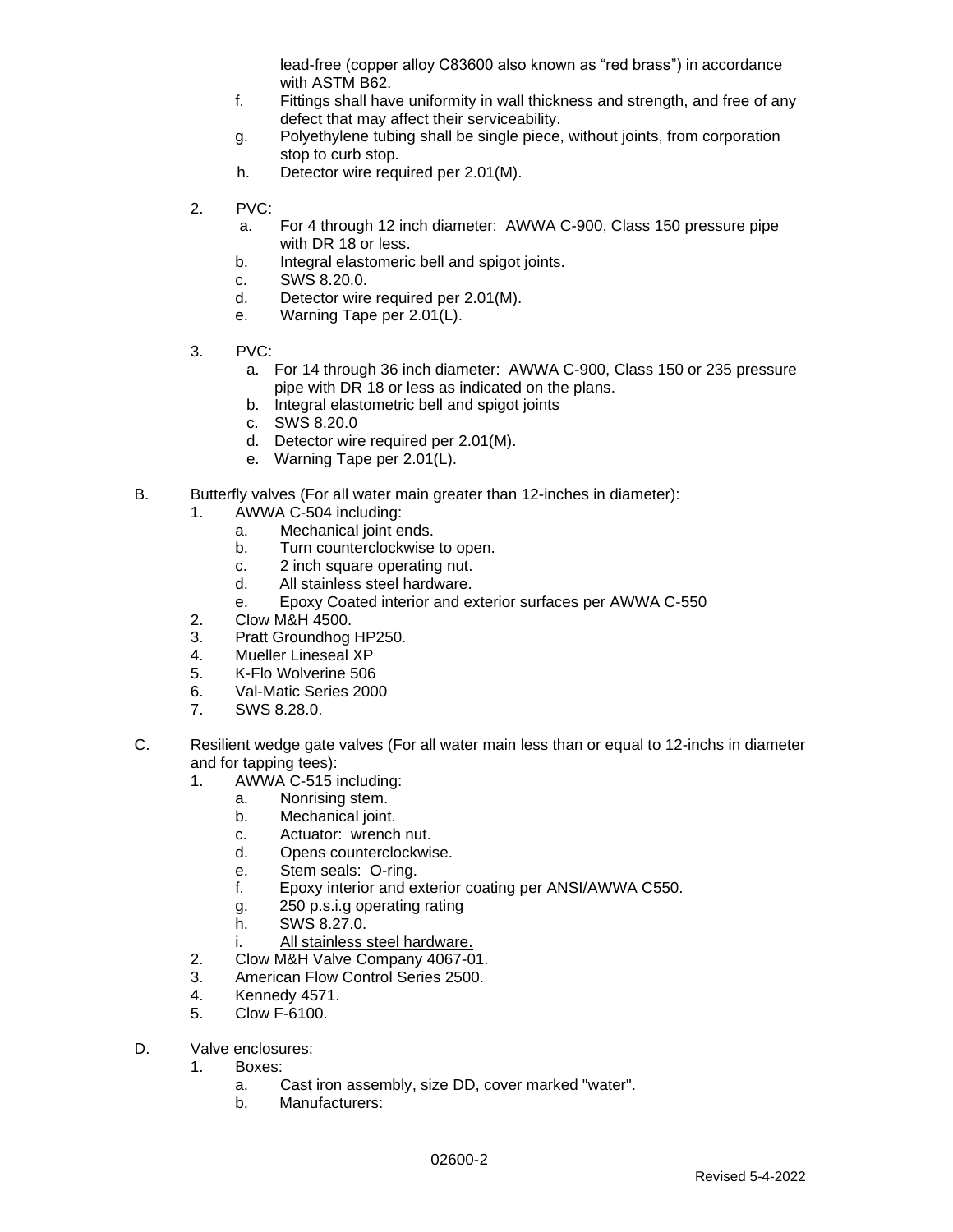- i. Tyler 6860S
- ii. Sigma VB630DD,
- iii. Star VB DHD DW.
- c. SWS 8.29.0.
- d. Valve box adaptors: Adaptors, Inc.
- 2. Manholes:
	- a. Precast.
	- b. Frame: Per SWS File No. 40 or 40A.
	- c. 60 inch diameter (minimum).
- E. Valve stem extenders (for valves greater than 10' bury depth):
	- 1. Securely attached to valve operating nut.
	- 2. Extend to 4 feet (plus or minus 3 inches) below finished grade.
	- 3. Provide solid shaft.
	- 4. Stainless steel.
	- 5. Epoxy coated iron with stainless steel pins or bolt.
	- 6. Spacer ring at 3 inch below operating nut.
	- 7. Set screws: Conical pointed, 2 minimum.
	- 8. One piece unit construction
- F. Hydrant assembly:
	- 1. AWWA C-502 and SWS 8.26.0:
		- a. Bury depth: 6 foot minimum.
		- b. Opens counterclockwise.
		- c. Break-flange.
		- d. 5-1/4 inch minimum main valve opening, 2 each National Standard 2-1/2 inch hose nozzle and one 4-1/2 inch pumper nozzle.
		- e. Painted red.
		- f. Mechanical joint connection.
		- g. Barrel extensions: Same manufacturer as hydrants.
		- h. Installation per 3.01(D).
	- 3. American Flow Control. Waterous Pacer WB-67-250
	- 4. Kennedy Guardian K-81.
	- 5. Mueller Super Centurion 5 ¼" A423 SC350.
	- 6. Hydrant lead:
		- a. PVC AWWA C-900 Class 200 SDR 14 or less.
	- 7. Marker Flag:
		- a. "HYDRAFINDER".
		- b. 5 feet long.
		- c. Fiberglass, red and white.
		- d. Springload action.
- G. Fittings: SWS 8.22.0.
	- 1. Joints:
		- a. Buried: Mechanical.
		- b. In structures: Flanged.
	- 2. Pressure rating:
		- a. Full body: 250 PSI.
		- b. Compact: 350 PSI.
	- 3. Material:
		- a. Ductile iron:
			- 1) Class 52 wall thickness.
			- 2) Bituminous exterior coating per ANSI/AWWA C110/A21.10.
			- 3) Cement lined and bituminous coated interior per ANSI/AWWA C104/A21.4.
			- 4) Cor-Blue tee bolts.
- H. Service lines, valves and fittings.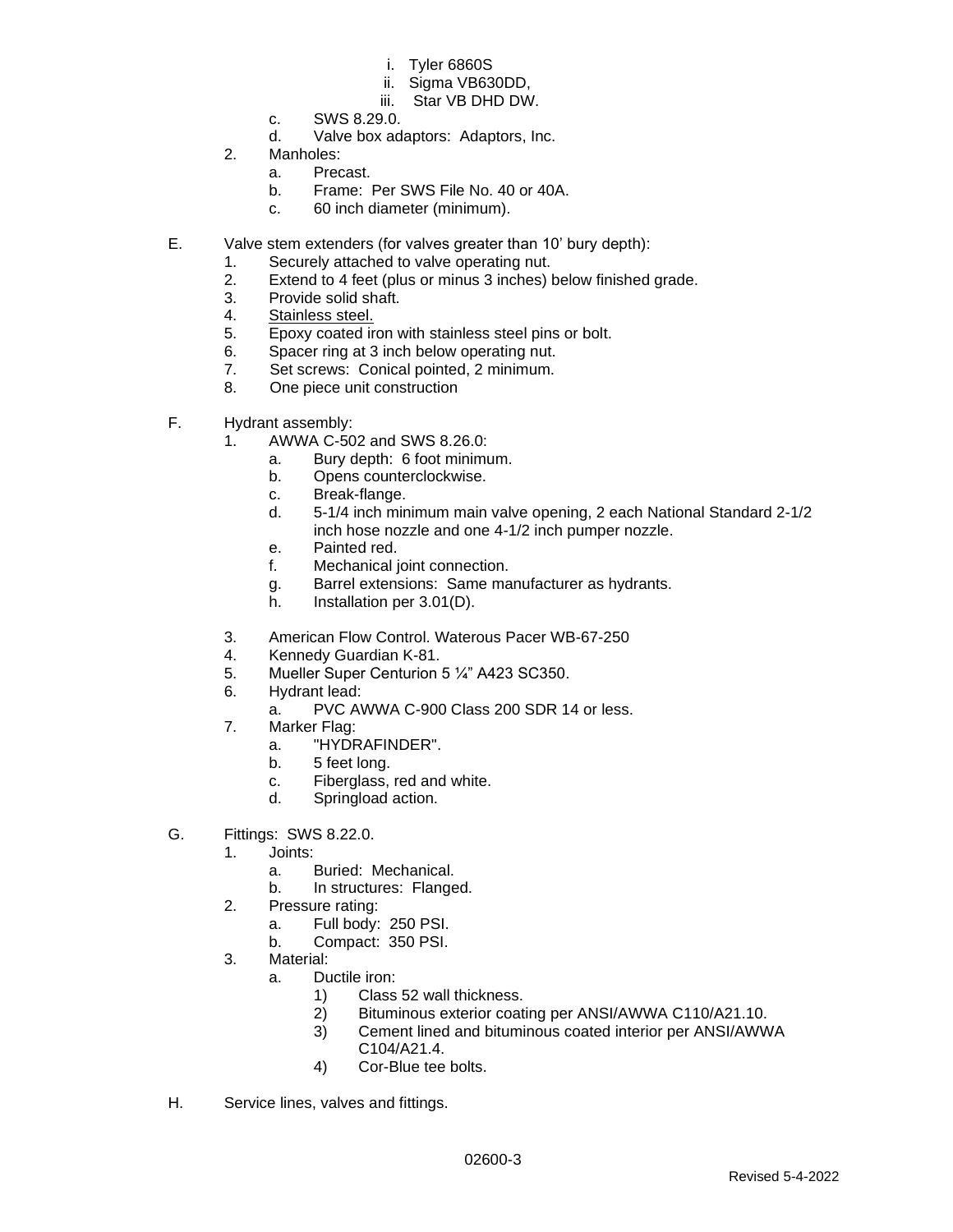- 1. Lines, 2 inch and smaller (1-1/4 inch minimum):
	- a. Polyethylene:
		- 1. AWWA C-901, Pressure Class 200
		- 2. Make pipe connections with pack joint connections including a Buna-N beveled gasket for sealing to outside diameter of pipe.
		- 3. Integrate s split clamp locking device with stainless steel hardware into connection fittings to securely restrain the pipe from hydraulic pressure and external loading caused by shifting and settling.
		- 4. Provide stainless steel insert stiffeners for pack joint connection fittings used with polyethylene tubing.
		- 5. Fittings for polyethylene tubing shall conform to AWWA C800 and be of cast brass having an alloy of 85 percent copper, 5 percent tin, 5 percent zinc, lead-free (copper alloy C83600 also known as "red brass") in accordance with ASTM B62.
		- 6. Fittings shall have uniformity in wall thickness and strength, and free of any defect that may affect their serviceability.
		- 7. Polyethylene tubing shall be single piece, without joints, from corporation stop to curb stop.
		- 8. Detector wire required per 2.01(M).
- 2. Corporation valves for copper:
	- a. Flared fitting. Must withstand 150 PSI pressure test.
	- b. Mueller B-25000
	- c. Ford FB1000-xx-Q-NL
	- c. A.Y. McDonald 4701.
- 3. Curb valves for copper:
	- a. Must withstand 150 PSI pressure test.
	- b. Mueller B-25154
	- c. Ford B44-xxxM-Q-NL
	- d. A.Y. McDonald 6104
- 4. Curb boxes:
	- a. Screw-on style.
	- b. Mueller H-10300
	- c. Ford EM 2-65-56
	- d. A.Y. McDonald 5614.
- 5. Teflon tape on threaded joints.
- 6. Valve stem extenders (for valves greater than 10' bury depth):
	- a. Securely attached to valve operating nut.
		- b. Extend to 4 feet (plus or minus 3 inches) below finished grade.
		- c. Provide solid shaft.
		- d. Stainless steel.
		- e. Epoxy coated iron with stainless steel pins or bolts.
		- f. Spacer ring at 3 inch below operating nut.
		- g. Set screws: Conical pointed, 2 minimum
		- h. One Piece unit construction
- I. PVC main tapping saddle for service lines 2-inch and smaller:
	- 1. Wide Band Single Piece Body.
	- 2. Stainless steel
	- 3. Cascade CS-22
	- 4. Cascade CSC-2<br>5. Mueller SS Serie
	- Mueller SS Series.
- J. Tapping sleeves with gate valve 16 inch and under:
	- 1. Stainless steel with ductile iron flange.
	- 2. Cascade CST-SL
	- 3. Romac 306
	- 4. Smith Blair 662
- K. Air release assemblies: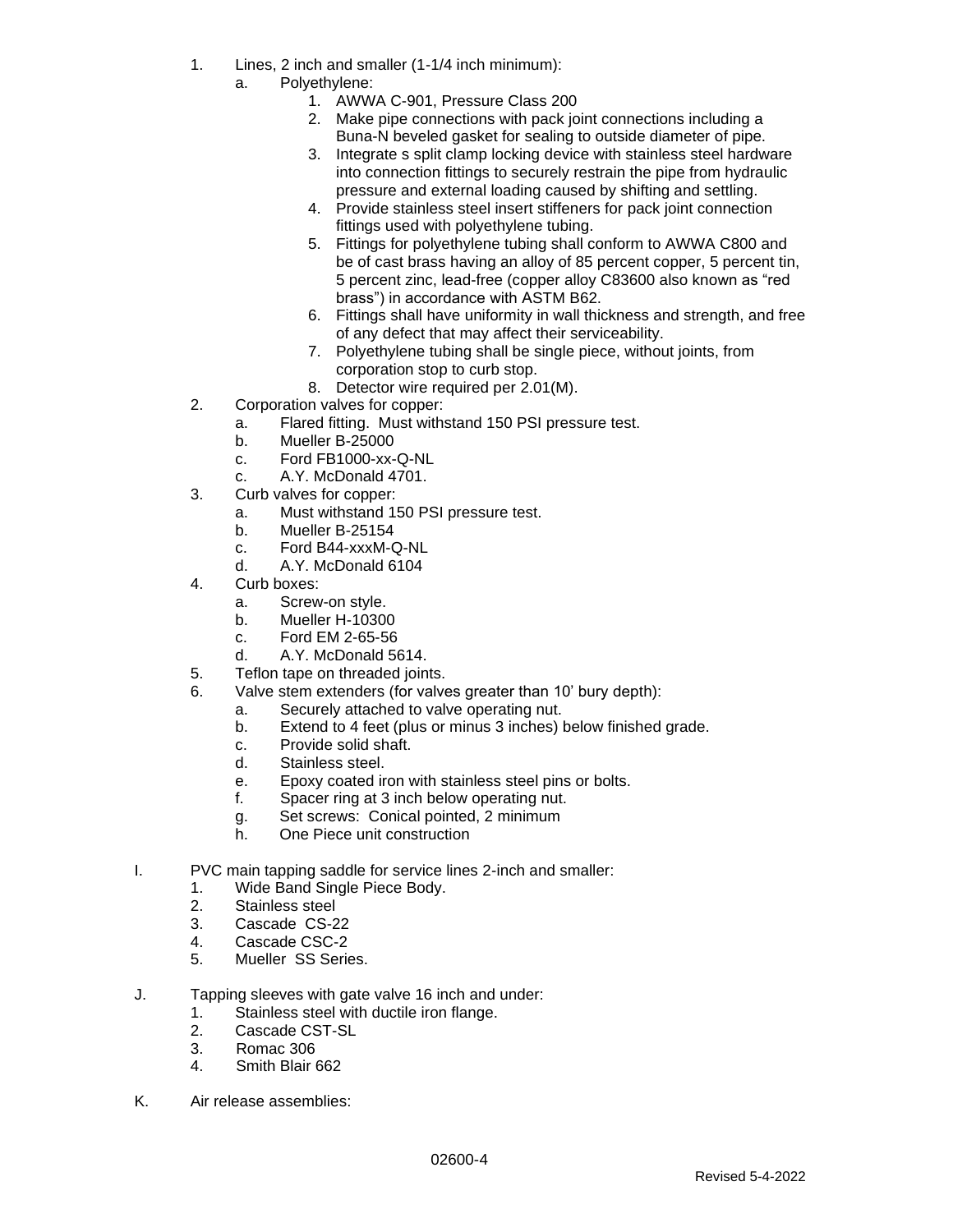- 1. In valve box: SWS 4.12.0
- 2. In vault: SWS 4.11.0., except provide HS20 load-rated flat top slab.
- L. Warning tape:
	- 1. "TERRA TAPE STANDARD 250" by Reef Industries, Inc. or "Shieldtec: by Empire Level Manufacturing Corporation.
	- 2. Tape shall read: "CAUTION WATER LINE BURIED BELOW".
	- 3. Color: Blue.
	- 4. Width: 3 inches.
- M. Detector wire:
	- 1. Direct burial rated insulated AWG #12 copper conductor.
	- 2. Trenchless installation Aircraft cable, nylon-coated stainless steel, 3/8-inch diameter.
	- 3. Splices: Water proof. Plymouth Plyflex low voltage splice kit. Graybar catalog number 2635.
	- 4. Color: Blue.
	- 5. Anode bags:
		- a. All service laterals shall have a temporary 1 pound magnesium anode bag installed at the ROW line.

b. Al hydrants and termination points shall have a temporary 5 pound magnesium anode bad installed.

- N. Buttress concrete: Class F SWS 8.35.3. Use one of the following:
	- 1. Ready-mixed.
	- 2. Job site mixed above grade.
- O. Restrained joints:
	- 1. Strapping following SWS 4.9.0.
	- 2. EBAA Iron Megalug.
- P. Location boxes:
	- 1. Top section valve box, size DD, 26-inch length.
	- 2. Cover marked "water".
	- 3. Hardwood blocking.
	- 4. Per Detail Drawing #4C.
- 2.02 GRAVITY SANITARY SEWER
	- A. Pipe. Use one type from following:
		- 1. Polyvinyl chloride and fittings solid wall:
			- a. 4 inch through 15 inch and bury depth 16' or less: Type PSM, ASTM D-3034, SDR 35.
			- b. 4 inch through 15 inch and bury depth 16' thru 22': Type PSM, ASTM D-3034, SDR 18.
			- c. SWS 8.3.0 and 8.10.0.
		- 2. Reinforced concrete:
			- a. 18 inch and larger or bury depth 22' or greater: Circular Pipe, ASTM C-76, wall thickness C, Class as per drawings.
			- b. Joints: Type R-4 Air Test Gasket, ASTM C-361.
			- c. SWS 8.3.0 and 8.6.0.
	- B. Pressure-rated pipe. Use one type from following:
		- 1. Polyvinyl chloride pipe:
			- a. 4 inch through 12 inch AWWA C900 SDR18 or less.
			- b. 14 inch and 16 inch AWWA C905 SDR18 or less.
		- 2. 18 inch and larger: Concrete.
		- 3. Fittings for PVC pipe shall follow SWS 8.22 and:
			- a. Joints: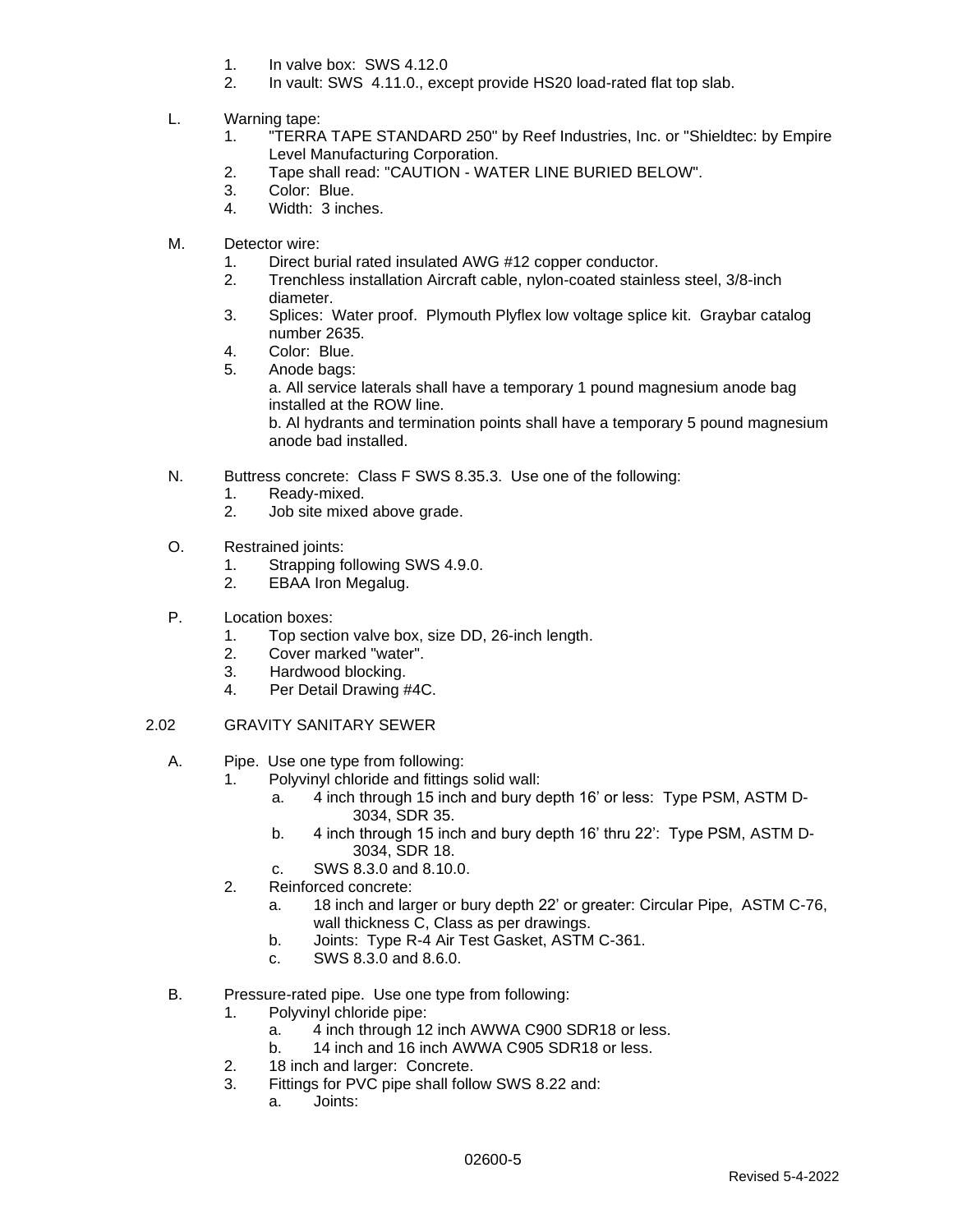- 1) Buried:
	- a. Mechanical.
	- b. Push-on.
- 2) In structures: Flanged.
- b. Pressure rating:
	- 1) Full body: 250 PSI.
	- 2) Compact: 350 PSI.
- c. Material ductile iron:
	- 1) Class 52 wall thickness.
	- 2) Bituminous exterior coating per ANSI/AWWA C110/A21.10.
	- 3) Cement lined and bituminous coated interior per ANSI/AWWA C104/A21.4.
	- 4) Cor-Blue tee bolts.
- d. Material PVC Pressure Fittings:
	- 1) AWWA C907 for water.
	- 2) PVC cell classification 12454-B per ASTM D1784 with minimum design basis 4,000 psi.
	- 3) Pressure class must match pipe.
	- 4) Third party certified to CSA B1373.
	- 5) Conform to AWWA C900/C905.
	- 6) SDR18 or less.
	- 7) Blue Brute.
- C. Bulkhead and Plug: SWS 3.2.25.
- D. Structures:
	- 1. Manholes: SWS 3.5.0. and 8.39.0.
	- 2. Frame: SWS File No. 14A approximate weight 385 pounds.
		- a. Neenah R-1661-B (non-modernized).
		- b. East Jordan 1641.
	- 3. Cover: Self sealing, concealed pick hole, no vents. SWS File No. 14B, approximate weight 108 pounds.
		- a. Bolt-down covers required outside of pavement areas.
	- 4. Rubber sleeves for frame/chimney seal:
		- a. New Construction/Rebuilds
			- i. Internal/External
				- 1. Adaptor Inc.
					- 2. Approved Equal
			- ii. External
				- 1. Cretex Specialty Products.
				- 2. NPC FlexRib Seal
		- b. Existing manhole adjustments
			- i. Cretex Specialty Products.
			- ii. NPC FlexRib Seal
	- 5. Pipe to manhole connection: Follow SWS 3.5.7.
		- a. NPC Kor-N-Seal High Pressure Series
	- 6. Frame and chimney sealants: SWS 8.42.0.
	- 7. Flat decks HS20 loading.
	- 8. External joint wrap manholes.
		- i. Follow SWS 3.2.12.
		- j. MacWrap External Joint Sealer
		- k. Esky Wrap
		- l. Caddilloc Inc.
	- 9. Anchored manhole frame and cover: SWS File No. 32.
	- 10. All Manholes shall have the flow line extended to allow for proper access and installation of CCTV camera equipment and cleaning equipment.
- E. Risers:
	- 1. SWS 3.2.26.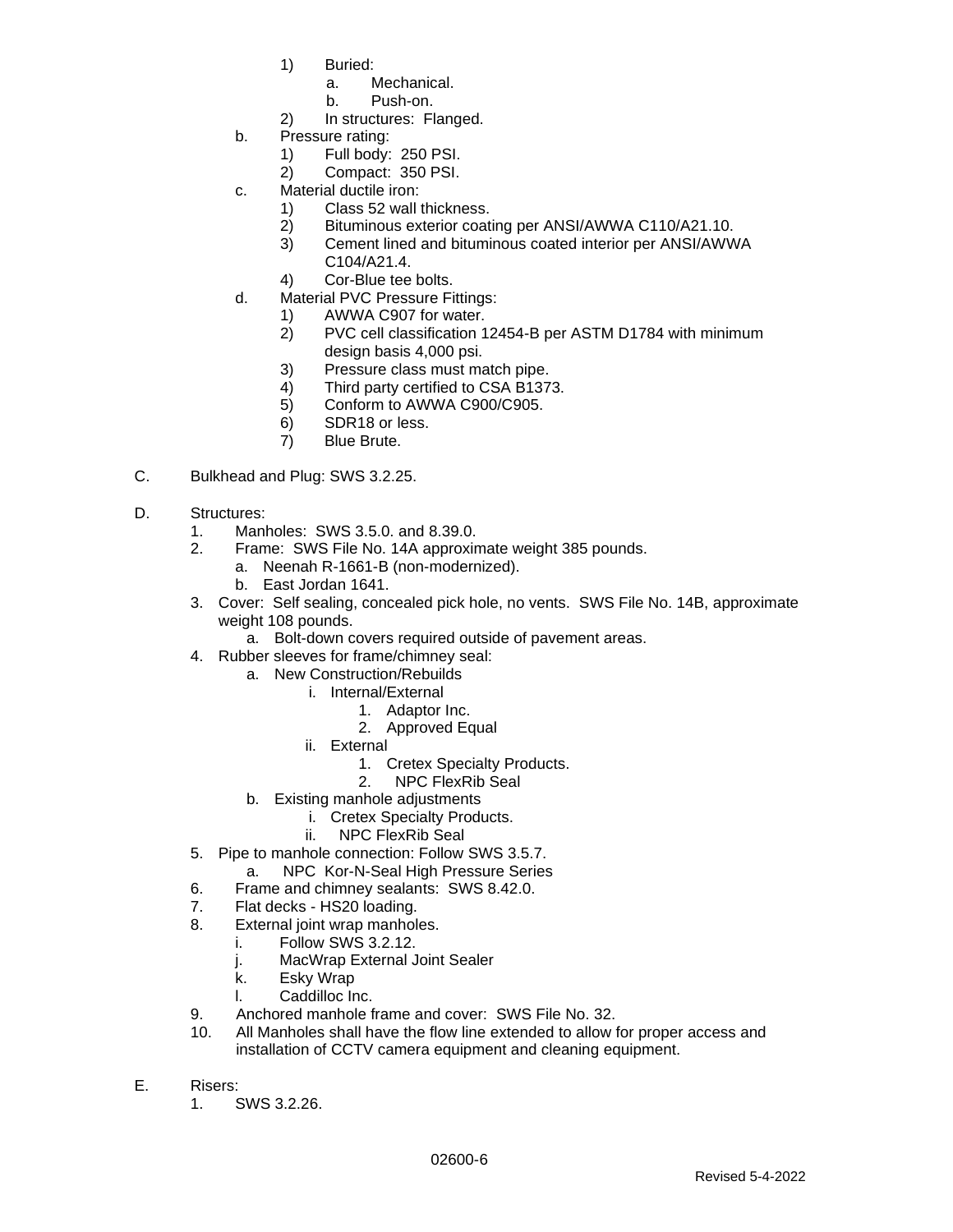- 2. Flexible riser to flexible main greater than 6 feet, or main greater than 16 feet deep, see Standard Details #5B & #5C.
- F. Laterals:
	- 1. SWS 5.3.10 and 5.3.11 and same material as main.
	- 2. 6 inch.
	- 3. Test tee with plugs.
	- 4. Connection to main: Wyes.
	- 5. Adapt pressure rated pipe to SDR35 with manufactured (molded) fittings.
	- 6. Connect all laterals to main line, no manhole connections unless permission is granted by the City.
- G. Warning tape:
	- 1. "TERRA TAPE STANDARD 250" by Reef Industries, Inc. or "Shieldtec" by Empire Level Manufacturing Corporation.
	- 2. Tape shall read: "CAUTION BURIED SANITARY SEWER".
	- 3. Color: Orange.
	- 4. Width: 3 inches.
- H. Detector wire:
	- 1. Direct burial rated insulated AWG #12 copper conductor.
	- 2. Trenchless installation Aircraft cable, nylon-coated stainless steel, 3/8-inch diameter.
	- 3. Splices: Water proof. Plymouth Plyflex low voltage splice kit. Graybar catalog number 2635.
	- 4. Color: Orange.
	- 5. Anode bags: All service laterals shall have a temporary anode bag installed at the ROW line.
		- a. 1 pound magnesium

#### 2.03 SANITARY SEWER FORCE MAIN

- A. Pipe. Use one type from following:
	- 1. PVC Class 150, AWWA C-900, SDR 18 or less with integral bell and spigot joints with an elastomeric seal.
	- 2. Ductile iron:
		- a. SWS 8.18.0.
		- b. AWWA thickness Class.
		- c. Bell and spigot push-on joint SWS 8.18.2.
		- d. Exterior/lining: Ceramic epoxy
			- 1. Nominal Thickness: 40 mils.
			- 2. All cut ends and bell fittings protected with factory supplied field applied touch-up coating.
			- 3. Protecto 401.
		- e. Polyethylene film wrap: SWS 8.21.0.
	- 3. Polyethylene:
		- a. Material designation: PPI PE3408.
		- b. Material classification: Type III, Class C, Category 5, Grade P34.
		- c. Cell classification: 345434C per ASTM D3350.
		- d. Pressure class: As shown on Drawings.
- B. Fittings for ductile iron and PVC pipe:
	- 1. Joints:
		- a. Buried: Mechanical.
		- b. In structures: Flanged.
	- 2. Pressure Rating:
		- a. Full body: 250 PSI.
		- b. Compact: 350 PSI.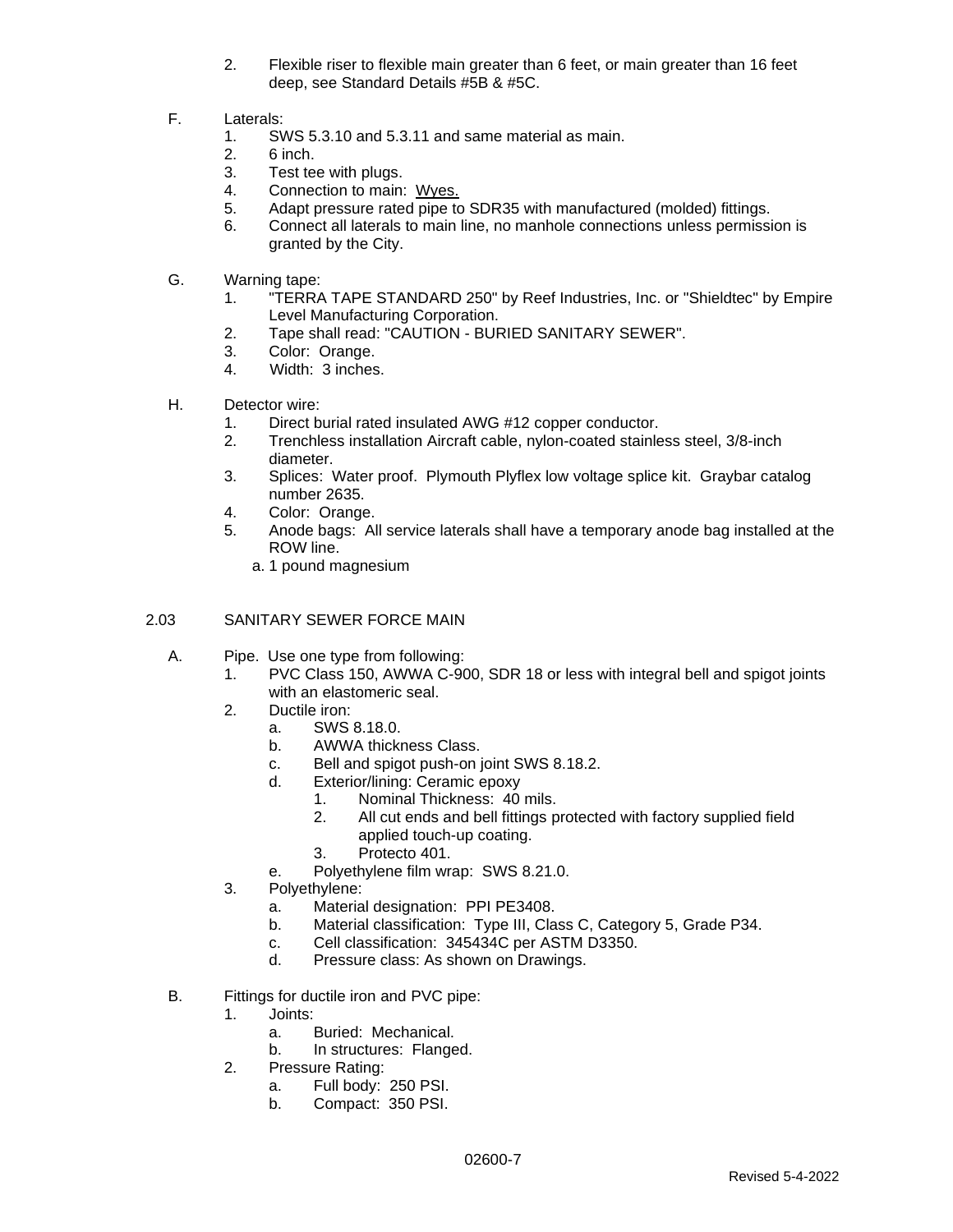- 3. Material:
	- a. Ductile iron:
		- 1) Class 52 wall thickness.
			- 2) Bituminous exterior coating per ANSI/AWWA C110/A21.10.
			- 3) Interior lining: Ceramic epoxy
				- a. Nominal Thickness: 40 mils.
				- b. All cut ends and bell fittings protected with factory supplied field applied touch-up coating.
				- c. Protecto 401.
			- 4) Buried: Cor-Blue tee bolts. Exposed: Stainless steel.
- C. Restrained joints:
	- 1. Strapping following SWS 4.9.0.
	- 2. EBAA Iron Megalug
- D. Fittings for polyethylene pipe:
	- 1. ASTM D3261.
		- 2. Pressure class:
			- a. Molded fittings: Match pipe.
			- b. Fabricated fittings: Increase pressure rating one class.
		- 3. Butt fused or flanged.
		- 4. Exposed: Molded flange adaptor with ductile iron or stainless steel backup ring and stainless steel bolts.
		- 5. Buried: Molded mechanical restrained joint adaptor with stainless steel internal stiffener and ductile iron or stainless steel backup ring with Cor-Ten hardware.
- E. Plug valves.
	- 1. Manufacturers: (Valves 8" and less)
		- a. DeZurik Series 100.
		- b. Val-Matic Cam-Centric.
		- Manufacturers: (Valves greater than 8")
		- a. DeZurik Series 100 or other OWNER approved series.
		- b. No equal or substitutions permitted.
	- 2. Valve boxes:
		- a. Cast iron, size DD, cover marked "sewer".
		- b. Manufacturers:
			- 1. Tyler 6860S
			- 2. Sigma VB630DD
			- 3. Star VB DHD DW.
		- c. SWS 8.29.0.
		- d. Valve box adaptors: Adaptors, Inc.
	- 3. Actuator: Rotary gear type for valves 8 inches and larger.
	- 4. Valve stem extenders (for valves greater than 10' bury depth):
		- a. Securely attached to valve operating nut.
		- b. Extend to 4 feet (plus or minus 3 inches) below finished grade.
		- c. Provide solid shaft.
		- d. Stainless steel.
		- e. Epoxy coated iron with stainless steel pins or bolts.
		- f. Spacer ring at 3 inch below operating nut.
		- m. Set screws: Conical pointed, 2 minimum
		- n. One Piece unit construction
- F. Structures:
	- 1. Valve manholes: SWS 3.5.0 and 8.39.0.
	- 2. Frame: SWS File No. 14A. Approximate weight 385 pounds.
		- a. Neenah 1660 (non-modernized).
		- b. East Jordan 1641.
	- 3. Cover: Self sealing, concealed pick hole, no vents. SWS File No. 14B, approximate weight 108 pounds. Bolt down as required by City.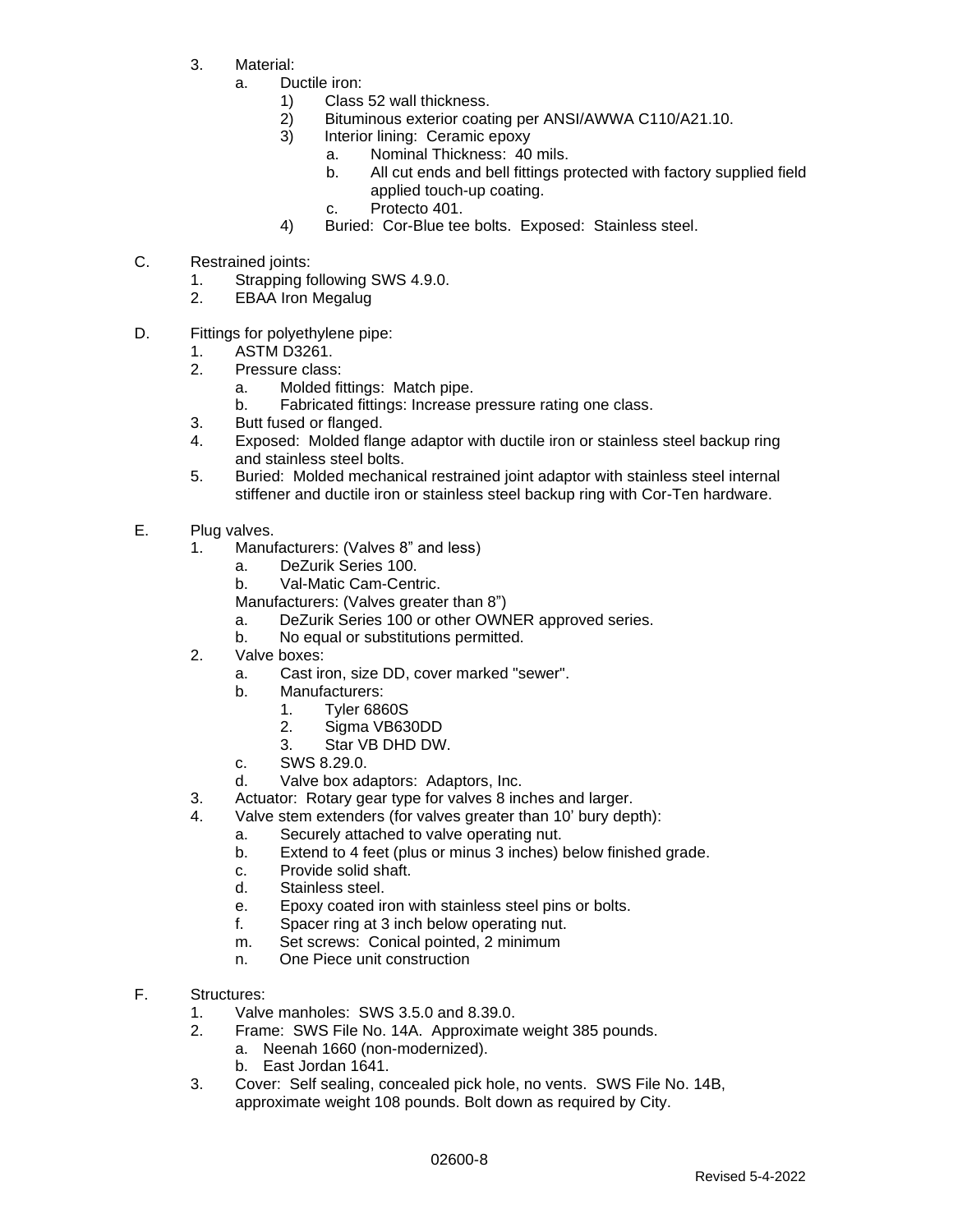- 4. Rubber sleeves for frame/chimney seal:
	- a. New Construction/Rebuilds
		- 1. Internal/External
			- a. Adaptor Inc.
				- b. Approved Equal
			- 2. External
				- a. Cretex Specialty Products.
				- b. NPC FlexRib Seal
	- b. Existing manhole adjustments
		- 1. Cretex Specialty Products.
		- 2. NPC FlexRib Seal
- 5. Pipe to manhole connection: Follow SWS 3.5.7.
- 6. Frame and chimney sealants: SWS 8.42.0.
- 7. Flat decks HS20 loading.
- 8. Frame adjusting rings: Schneider Fuel & Supply.
- 9. External joint wrap:
	- a. Follow SWS 3.2.12.
	- b. Mac Wrap external joint sealers.
	- c. Esky Wrap
	- d. Caddilloc Inc
- 10. Anchored manhole frame and cover: SWS File No. 32.
- G. Air release assemblies:
	- 1. In valve box: SWS 4.12.0 except include:
		- a. Valve stem extenders (for valves greater than 10' bury depth):
			- i. Securely attached to valve operating nut.
			- ii. Extend to 4 feet (plus or minus 3 inches) below finished grade.
			- iii. Provide solid shaft.
			- iv. Stainless steel.
			- v. Epoxy coated iron with stainless steel pins or bolts.
			- vi. Spacer ring at 3 inch below operating nut.
			- vii. Set screws: Conical pointed, 2 minimum
			- viii. One Piece unit construction
		- b. Lid: marked "sewer".
		- c. Drain stop: Female iron pipe inlet and flared copper outlet. Ford B21-333.
		- d. Drain stop: A.Y. McDonald 6105 with A.Y. McDonald 4753 copper flare by male iron pipe thread.
	- 2. In vault: SWS 4.11.0, except provide HS20 load-rated flat top slab.
- H. Warning tape:
	- 1. "TERRA TAPE STANDARD 250" by Reef Industries, Inc..
	- 2. Tape shall read: "CAUTION BURIED PRESSURE SEWAGE FORCE MAIN".
	- 3. Color: Orange.
	- 4. Width: 3 inches.
- I. Detector wire:
	- 1. Direct burial rated insulated AWG #12 copper conductor.
	- 2. Trenchless installation Aircraft cable, nylon-coated stainless steel, 3/8-inch diameter.
	- 3. Splices: Water proof. Plymouth Plyflex low voltage splice kit. Graybar catalog number 2635.
	- 4. Use different color insulation for each pipeline.
		- a. Color: Orange
	- 5. Anode bags: All service laterals shall have a temporary anode bag installed at the ROW line.
		- a. 1 pound magnesium
- J. Location boxes:
	- 1. Top section valve box, size DD, 26-inch length.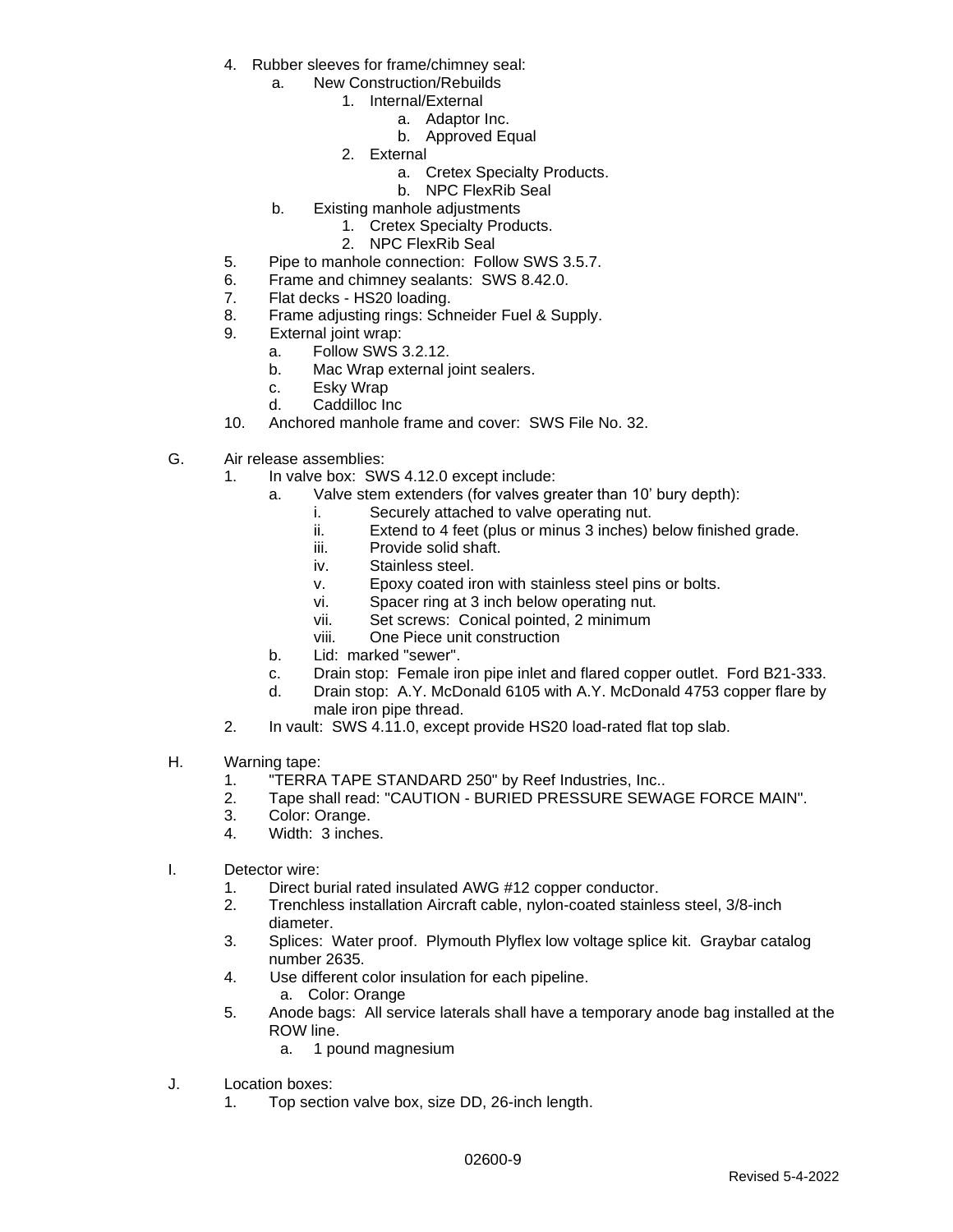- 2. Cover marked "sewer".
- 3. Hardwood blocking.
- 4. Per Standard Detail #5A.

### 2.04 SANITARY PRESSURE SEWER

- A. Pipe. Use one type from following:
	- 1. Polyethylene:
		- a. Class 160.
		- b. ASTM Ds2239.
		- c. SDR 11 HDPE.
	- 2. PVC:
		- a. SDR 18
		- b. SCHED 40.D.W.V.
- B. Fittings for polyethylene pipe:
	- 1. ASTM D3261.
		- a. Molded fittings: Match pipe.
		- b. Fabricated fittings: Increase pressure rating one class.
	- 2. Pressure class:
	- 3. Butt fused or flanged
	- 4. Exposed: Molded flange adaptor with ductile iron or stainless steel backup ring.
	- 5. Buried: Molded mechanical restrained joint adaptor with stainless steel internal stiffener and ductile iron or stainless steel backup ring with Cor-Ten hardware.
	- 6. Threaded transition fittings.
		- a. Stainless steel HDPE.
		- b. Brass to HDPE.
		- c. HDPE same as sanitary pressure sewer material.
		- d. ASTM 2513D.
- C. Material PVC Pressure Fittings:
	- 1. AWWA C907 for water.
	- 2. PVC cell classification 12454-B per ASTM D1784 with minimum design basis 4,000 psi.
	- 3. Pressure class must match pipe.
	- 4. Third party certified to CSA B1373.
	- 5. Conform to AWWA C900/C905.
	- 6. SDR18 or less.
	- 7. Blue Brute.
- D. Sanitary pressure laterals:
	- 1. Pipe material same as pressure sewer.
	- 2. Curb valves.
		- a. Must withstand 150 psi pressure test.
		- b. Mueller H-10287.
		- c. Ford B11-M.
		- d. A.Y. McDonald 76105.
	- 3. Curb boxes.
		- a. Screw on style.
		- b. Plain lid or "sewer".
		- c. Mueller H-10300-99002.
		- d. Ford EM 2-65-57R.
		- e. A.Y. McDonald 5615.
	- 4. Teflon tape on threaded joints.
	- 5. Valve stem extenders (for valves greater than 10' bury depth):
		- a. Securely attached to valve operating nut.
		- b. Extend to 4 feet (plus or minus 3 inches) below finished grade.
		- c. Provide solid shaft
		- d. Stainless steel
		- e. Epoxy coated iron with stainless steel pins or bolts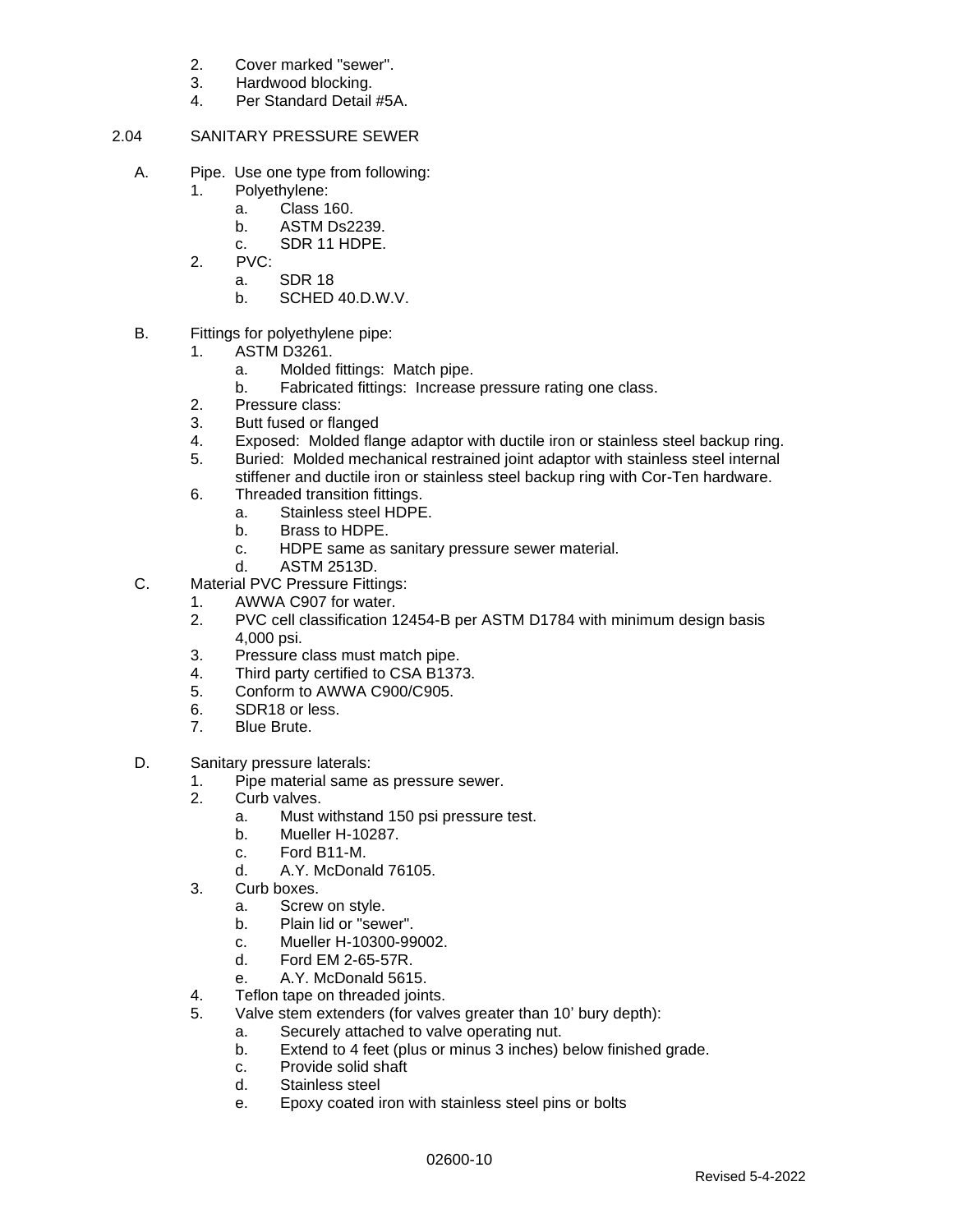- f. Spacer ring at 3 inches below operating nut.
- g. Set screws: Conical pointed, 2 minimum
- h. One Piece unit construction
- E. Air release assemblies:
	- 1. Valve Box: SWS 4.12.0.
		- a. Valve stem extenders (for valves greater than 10' bury depth):
			- i. Securely attached to valve operating nut.
			- ii. Extend to 4 feet (plus or minus 3 inches) below finished grade.
			- iii. Provide solid shaft.
			- iv. Stainless steel.
			- v. Epoxy coated iron with stainless steel pins or bolts.
			- vi. Spacer ring at 3 inch below operating nut.
			- vii. Set screws: Conical pointed, 2 minimum
			- viii. One Piece unit construction
		- b. Plain lid or "sewer".
	- 2. Drain stop.
		- a. F.I.P. inlet.
		- b. Flared copper outlet.
		- c. Ford B21-333.
		- d. A.Y. McDonald 6105 with A.Y. McDonald 4753 copper flare by M.I.P. thread.
- F. Warning tape:
	- 1. "TERRA TAPE STANDARD 250" by Reef Industries, Inc. or "Shieldtec" by Empire Level Manufacturing Corporation.
	- 2. Tape shall read :"CAUTION-BURIED PRESSURE SEWAGE FORCE MAIN."
	- 3. Color: Orange.
	- 4. Width: 3 inches.
- G. Detector wire:
	- 1. Direct burial rated insulated AWS #12 copper conductor.
	- 2. Trenchless installation Aircraft cable, nylon-coated stainless steel, 3/8-inch diameter.
	- 3. Splices: Water proof. Plymouth Plyflex low voltage splice kit. Graybar catalog number 2635.
	- 4. Use different color insulation for each pipeline.
		- a. Color: Orange
	- 5. Anode bags: All service laterals shall have a temporary anode bag installed at the ROW line.
		- a. 1 pound magnesium
- H. Location boxes:
	- 1. Top section valve box, size DD, 26-inch length.
	- 2. Cover marked "sewer".
	- 3. Hardwood blocking.
	- 4. Per Standard Detail #5A.

#### 2.05 STORM SEWER

- A. Main lines:
	- 1. Reinforced concrete pipe (RCP): ASTM C-76 and SWS 8.6.0 with Mastic or rubber-gasket ASTMC-443 joints.
	- 2. Nonreinforced concrete pipe: SWS 8.5.0.
	- 3. Reinforced concrete horizontal elliptical pipe: ASTM C-507 and SWS 8.6.0.
	- 4. Provide Internal Safety Cage at all outlet pipes 15 inch or greater.
- B. Sump lines and sump line cleanouts:
	- 1. SWS 8.10.0.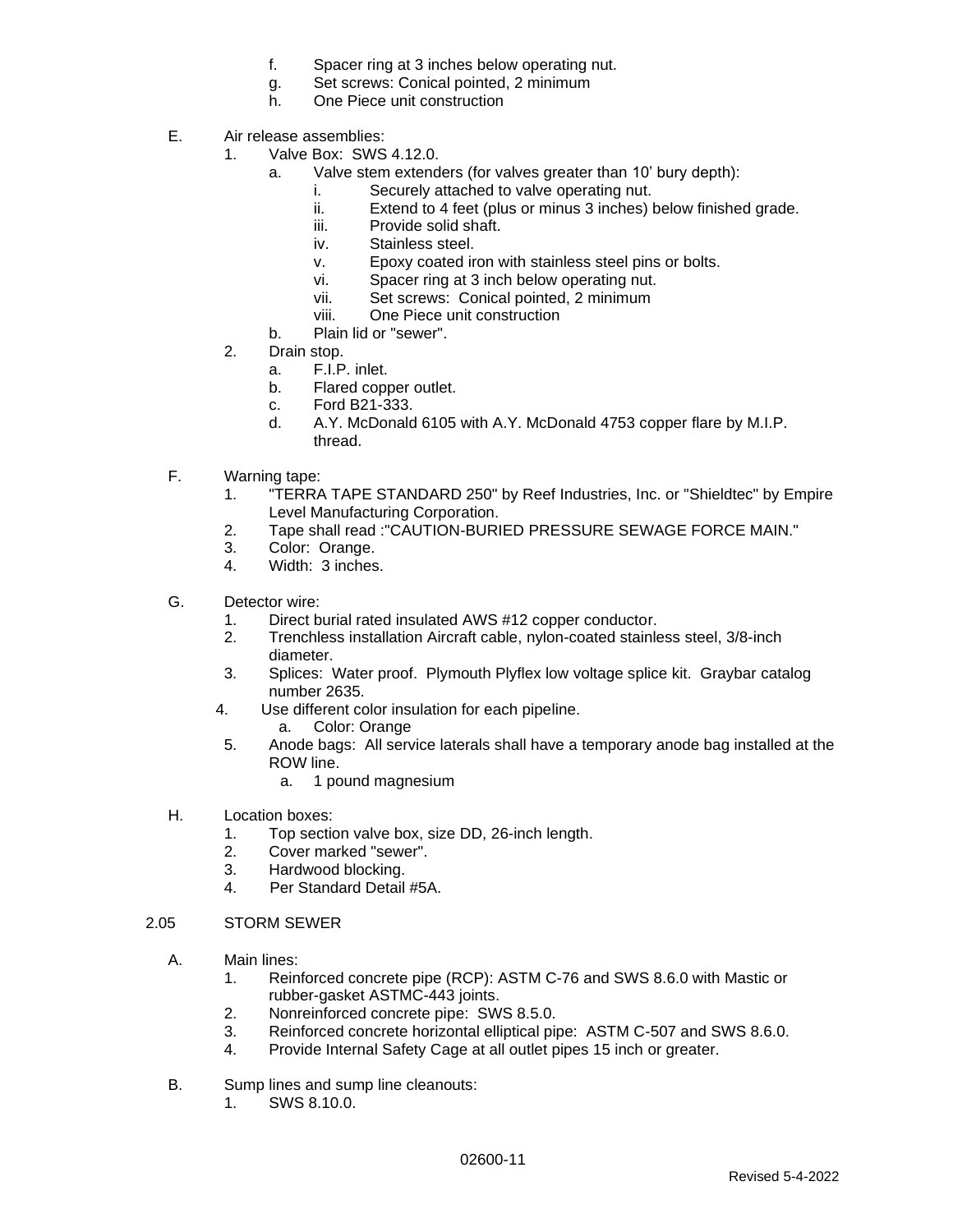- 2. PVC SDR 35.
- 3. Cleanout frost sleeves: Neenah R1977.
- 4. See Standard Details #6A, #6B, #6C.
- 5. Follow 2.03.I. for detector wire.
- C. Structures:
	- 1. Manholes: SWS 3.5.0 and 8.39.0.
	- 2. Inlet frame and cover: Neenah R-3501R with Type C grate.
	- 3. Inlet: SWS 3.6.0 for precast.
	- 4. Manhole frame and cover: Neenah R-2467 with type D open grate, approximate weight 500 pounds.
	- 5. Concrete block: State Specifications 519.2.2 (salt resistant pink block.).
	- 6. Inlet and catch basin mortar: State Specifications 519.2.3.
	- 5. Flat Decks: HS20 Design Loading.
- D. Rural section culverts when approved by the CITY.
	- 1. Road crossing culverts: minimum 18 inch diameter.
	- 2. Driveway culverts: minimum 15 inch diameter.
	- 3. Arch pipe equivalent may be used.
	- 4. Gauge: Follow DOT minimums per size.
	- 5. Materials:
		- a. Reinforced Concrete: State Specification 522.2
		- b. Reinforced Concrete Horizontal Elliptical: State Specification 523.2.
- E. Apron endwalls: State Specifications Sections 520 through 525 for apron endwalls and same material as pipe.
- F. Pipe grates: SWS 8.16.0. Lead paint shall not be used.
- G. Storm Drain Markers:
	- 1. Markers manufactured by Almetek Industries, Inc.-Available from City of Muskego.
	- 2. Markers installed adjacent to all storm inlets at time of final curb pour.
	- 3. Shall be installed using supplied hardware into wet concrete on upslope of curb head flush with surface.
- H. Warning tape:
	- 1. "TERRA TAPE STANDARD 250" by Reef Industries, Inc. or "Shieldtec: by Empire Level Manufacturing Corporation.
	- 2. Tape shall read: "CAUTION STORM SEWER LINE BURIED BELOW".
	- 3. Color: Yellow.
	- 4. Width: 3 inches.
- I. Detector wire:
	- 1. Direct burial rated insulated AWG #12 copper conductor.
	- 2. Trenchless installation Aircraft cable, nylon-coated stainless steel, 3/8-inch diameter.
	- 3. Splices: Water proof. Plymouth Plyflex low voltage splice kit. Graybar catalog number 2635.
	- 4. Color: Yellow.
	- 5. Anode bags: All service laterals shall have a temporary anode bag installed at the ROW line.
		- a. 1 pound magnesium
- 2.06 BEDDING AND COVER MATERIALS
	- A. Crushed Limestone chips: SWS 8.43.2(a).
	- B. Around and over Underground Facilities: Follow respective owner's requirements.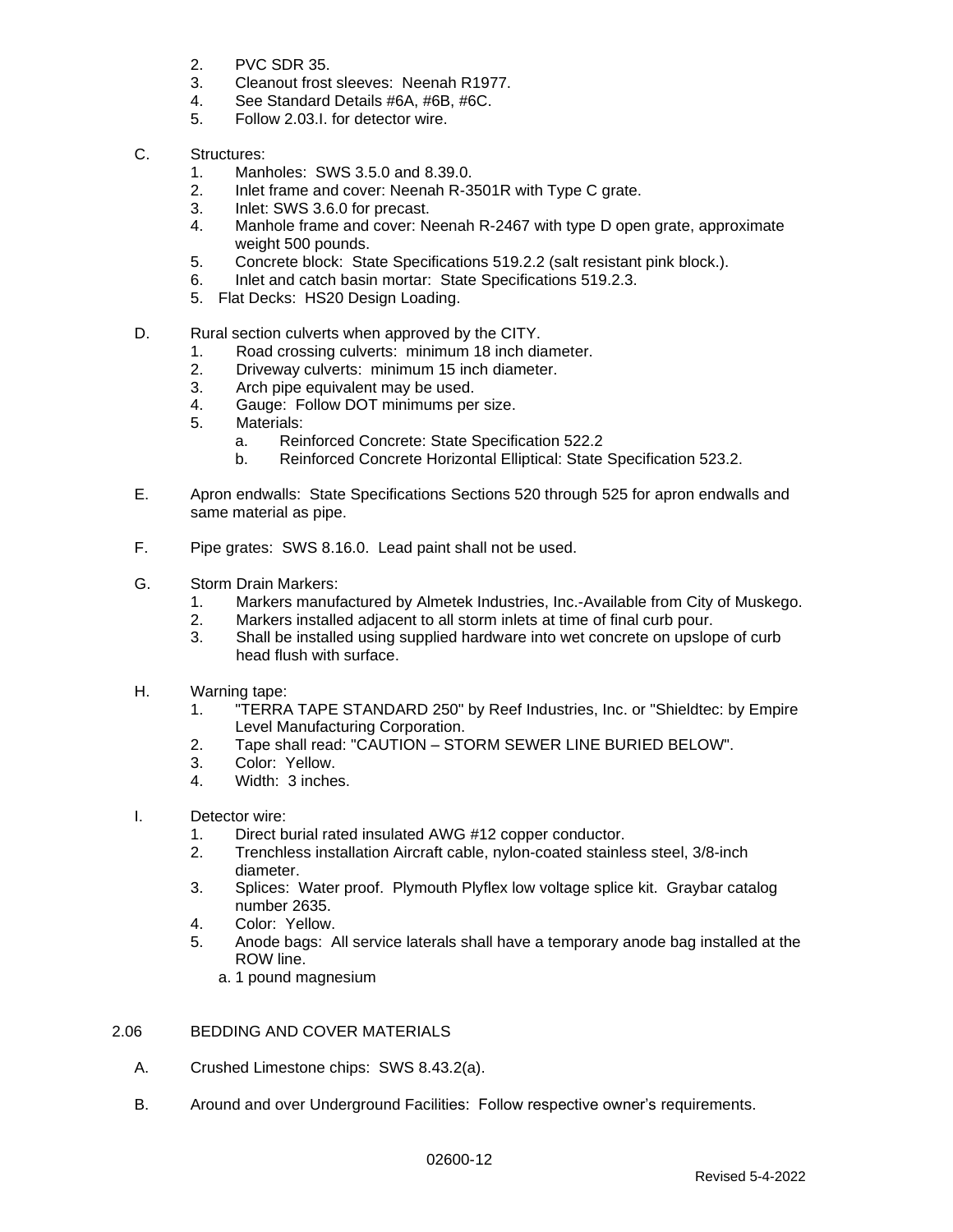- C. Cover: Same material as bedding.
- 2.07 BACKFILL
	- A. Spoil: SWS 8.43.5.
	- B. Aggregate slurry: SWS 8.43.8.
	- C. 1-1/4" Crushed Limestone: State Specifications
- 2.08 CASING PIPE
	- A. Material: ASTM A-53 steel, Grade B, 35000 PSI minimum yield strength.
	- B. Dimensions:
		- 1. Follow SWS drawing file no. 49.
		- 2. Follow Permit requirements.
	- C. Cellular concrete fill: SWS 8.35.5.

## 2.09 SURFACE RESTORATION

- A. Pavement: See 02500.
- B. Lawn: See 02900.
- C. Curb and gutter: See 02500.
- D. Concrete sidewalk: See 02500.
- 2.10 INSULATION
	- A. SWS 8.50.0.

## PART 3 - EXECUTION

- 3.01 WATER MAIN INSTALLATION
	- A. Follow SWS Part IV.

## B. Ductile iron:

- 1. Provide electric continuity using strapping or metallic retainer glands.
- 2. Wrap ductile iron pipe and fittings with polyethylene film.
- 3. Provide detector wire.
	- a. Color: Blue
- 4. Provide strapping on all mechanical joints on water mains 16" and larger.
- C. PVC pipe:
	- 1. Remove beveled pipe end at connections to mechanical joint or flanged fittings.
	- 2. Use tapping saddles for services for service lines 2 inch and smaller.
	- 3. Provide detector wire.
		- a. Color: Blue
	- 4. Provide strapping for all mechanical joints on water mains 16" and larger.
- D. Hydrants:
	- 1. Secure hydrant valves directly to main lines with one of following:
		- a. Mechanical joint anchoring type hydrant tees.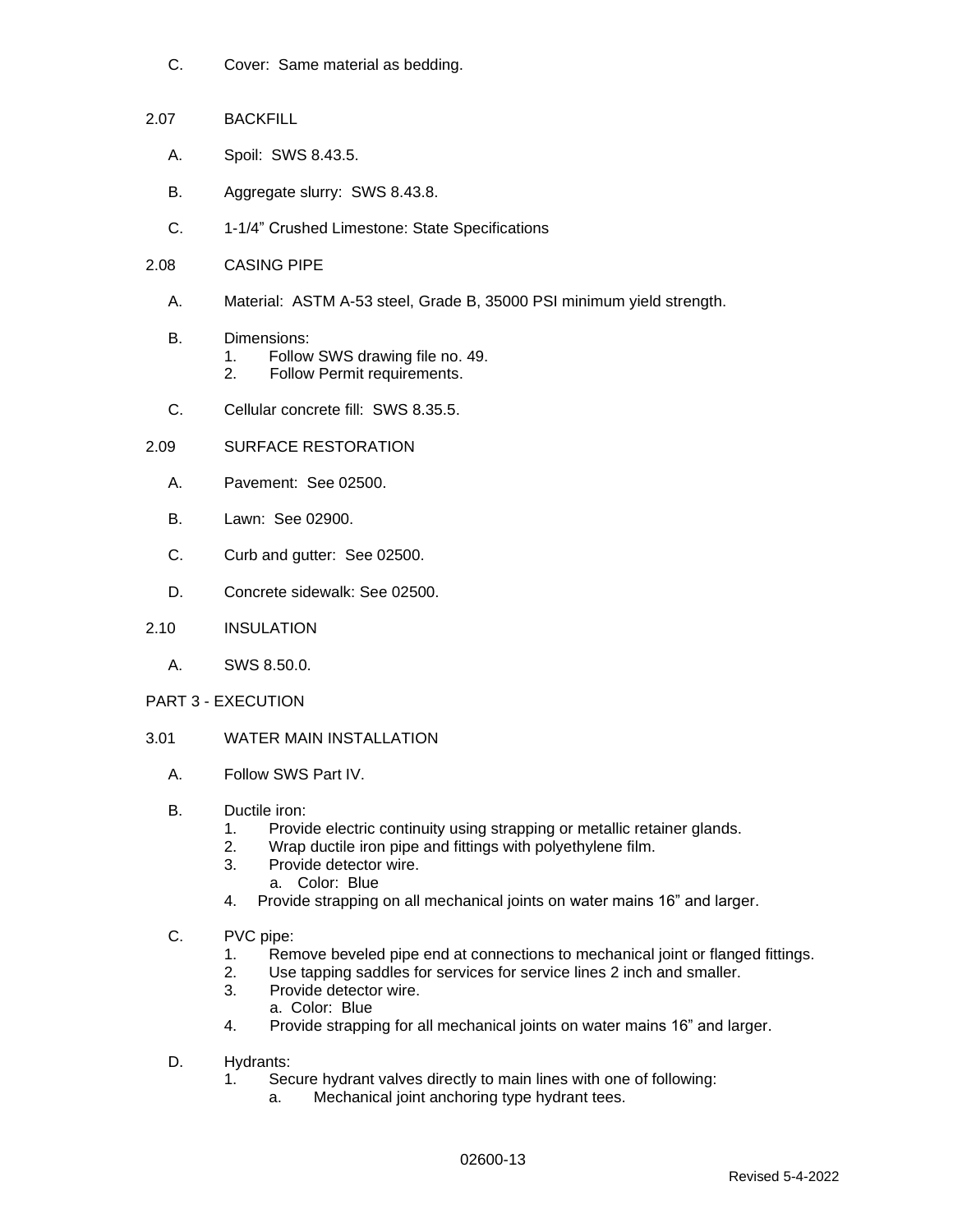- b. Strapping.
- c. EBAA Iron Megalug.
- 2. Provide minimum 6 foot cover over lead.
- 3. Position centerline of lowest hydrant outlet nozzle 20 inches (plus or minus 2) above finish grade.
- 4. Use six foot original height assembly with adjustment sections to appropriate height above grade.
- 5. Provide detector wire same as mainline pipe detector wire color.
- 6. Provide concrete buttresses at each hydrant unless strapped per SWS 4.9.0
- E. Valves:
	- 1. Water main running north/south shall have the butterfly valves installed so that the nut is oriented to the east side of the water main. Water main running east/west shall have the butterfly valves installed so that the nut is oriented to the south side of the water main.
	- 2. Valves shall be rotated when necessary to keep valve box out of curb and gutter. All locations shall be verified with City of Muskego.
- F. Buttresses: Follow SWS 4.3.13.
- G. Services.
	- 1. Wet tap service connections at normal operating system pressure.
	- 2. Lateral locations on Drawings are tentative. Actual locations shall be marked by property owners with wooden stakes.
	- 3. When utilizing PVC or HDPE, the service shall be installed by snaking the line for slack in the service to minimize the potential for pulling the service line from the corporation stop.
	- 4. For 2 inch and smaller follow SWS Part V and:
		- a. Provide curb stop and box at right-of-way line.
		- b. Provide 2 by 6 inch hardwood marker at curb box location from invert of service to 2 feet above finished grade.
		- c. Provide tail piece. Follow SWS File No. 51 drawing.
	- 5. For 2-1/2 inch and larger follow SWS Part IV and V and:
		- a. Provide tee connection.
		- b. Anchor valve to tee with anchor tee or strapping.
		- c. Provide plug and buttress.
		- d. Provide 2 by 6 inch hardwood marker at end of service from invert of service to 2 feet above finished grade.
- H. Pressure test main line before and after services 2-inch and smaller are installed. Follow SWS 4.15.0.
- I. Disinfect pipelines: SWS 4.16.0.
- J. Bacteriological testing shall be done after successful pressure test by: CONTRACTOR with Wisconsin DNR-certified independent laboratory.
- K. All valves and services need to be operable and tested by the CONTRACTOR with a representative from the City there for final approval.
- L. Water wasted from pipeline that may reach bodies of surface water may not contain any substances in concentrations that adversely affect the water as determined by the Wisconsin Administrative Code NR 105 and 106. For chlorine, no total residual chlorine may be measured in water being discharged to a surface water. Advise UTILITY of proposed discharge schedule to arrange DNR-required measurements.
- M. Connections to existing mains and services: Make after all services are installed, tests passed, and safe sample report is submitted and approved by UTILITY.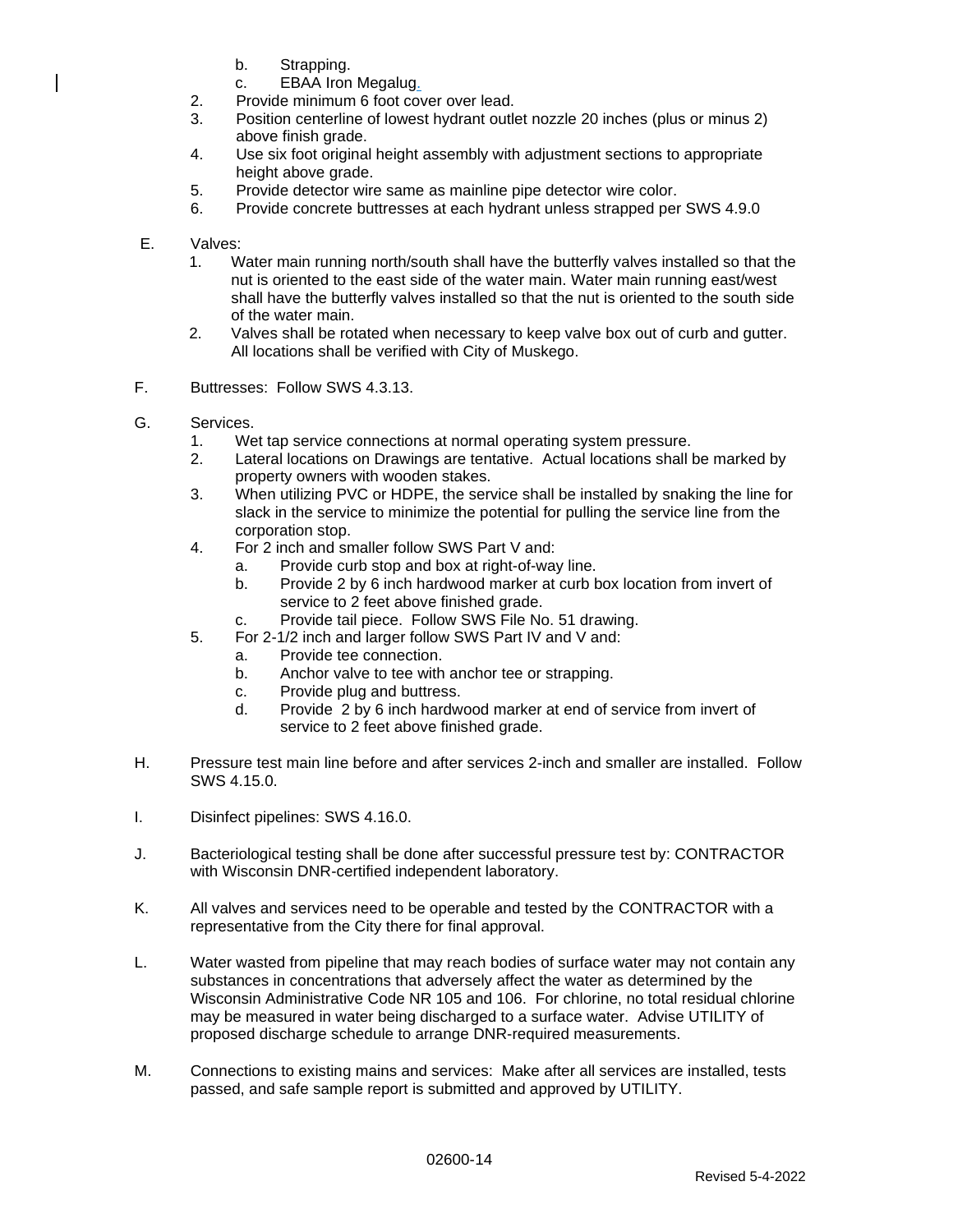## 3.02 GRAVITY SANITARY SEWER INSTALLATION

- A. Before starting, install and brace bulkhead and/or plug in the connection to existing sewer. Leave in place until new sewer has been cleaned and accepted. After first span of sewer is installed, install a second plug in the discharge pipe of the first upstream manhole. Anchor installed plugs. Verify condition of plugs with on-site review technician daily and prior to precipitation events.
- B. Follow SWS Part III.
- C. Set manhole frames to finish grade after placement of curb and gutter and before asphalt placement.
- D. Laterals. Follow SWS Part V and:
	- 1. 1/4 inch per foot maximum slope.
	- 2. Provide 2 by 6 inch hardwood marker at end of lateral from invert of lateral to 2 feet above finish grade.
	- 3. Lateral locations on Drawings are tentative. Actual locations shall be marked by property owners with wooden stakes.
	- 4. Provide test tee at end of lateral or right-of-way line, whichever is further.
- E. Air test: SWS 3.7.3.
- F. Go-No-Go Test: SWS 3.2.6(i)4.
- G. Manhole chimney seals.
	- 1. Prepare chimney, cone, mortar, and frame following seal manufacturer's requirements.
		- a)All internal chimney seals shall have butyl rubber installed around the steal bands.
	- 2. Install seals with AASHTO M-198-type B butyl rubber caulk.
	- 3. Test seals in CITY's presence following SWS 3.5.4(f)1.a.
	- 4. Install seals with an approved hydraulic installation tool to ensure positive seal.
- H. Manhole vacuum test.
	- 1. Follow SWS 3.7.6. and MMSD rules, Chapter 2.
	- 2. Test after backfilling.
- I. Manhole correction period tests: Water test all seals. Follow SWS 3.5.4(f)1.a.
- J. Televising and videotaping of mains. Shall be videotaped by the Muskego Sewer UTILITY after:
	- 1. Manhole benches installed.
	- 2. After binder course placement and prior to surface course placement.
	- 3. Pipework successfully tested.
	- 4. Lines are thoroughly cleaned.
	- 5. Contact UTILITY Department at 262-679-4128 after completion of 1-4 to schedule.
	- 6. Prior to acceptance for use.

#### 3.03 SANITARY SEWER FORCE MAIN INSTALLATION

- A. Follow SWS Part IV (Delete 4.3.12.).
- B. Pressure test. Follow SWS 4.15.2 except test at pipe pressure rating or 150 PSI whichever is less.
	- 1. Pressure test shall be done with liquid, not air unless otherwise approved by the City of Muskego.
- C. Polyethylene:
	- 1. Butt-fuse joints following ASTM D2657 and manufacturer's recommendations.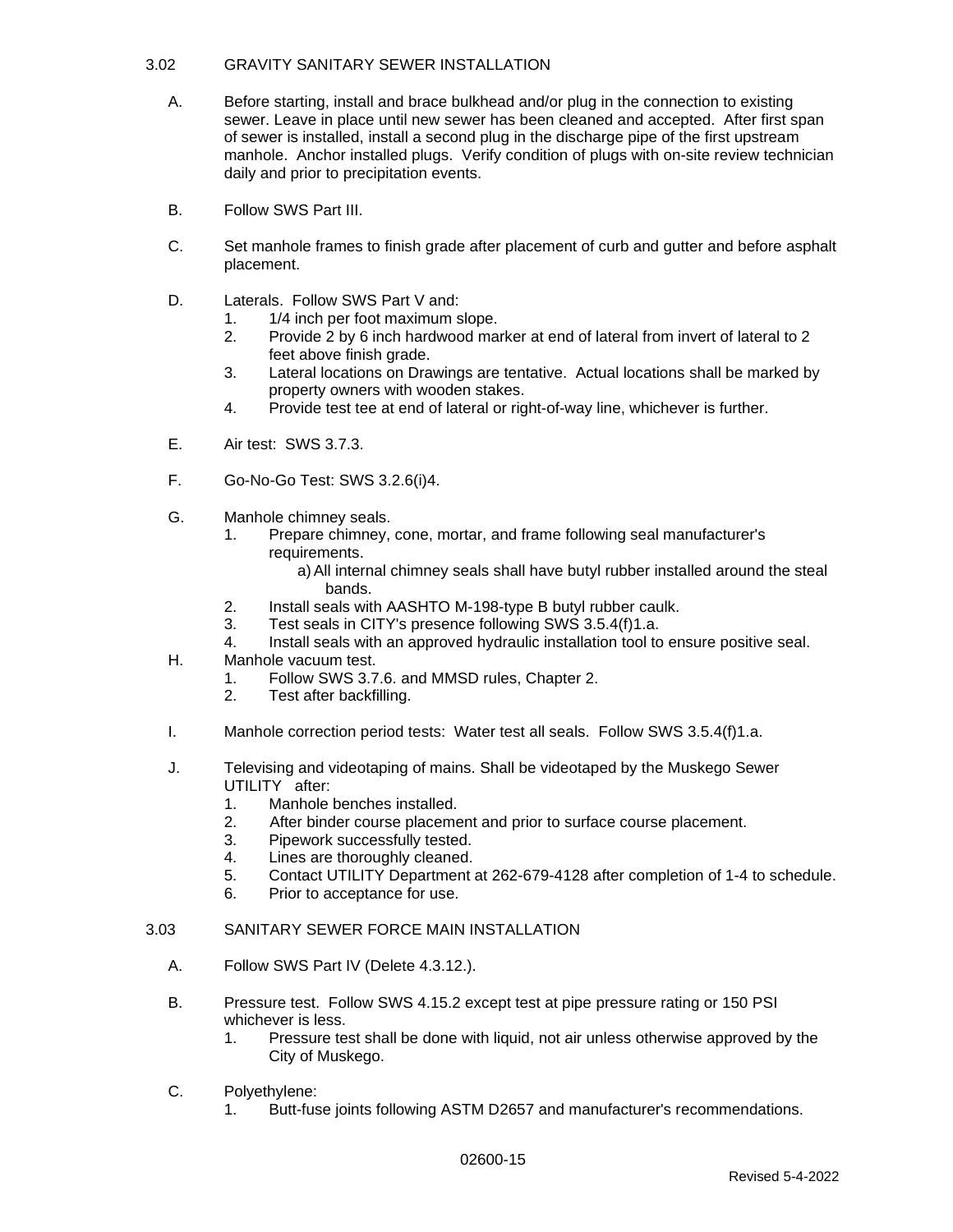- 2. Connect to flanged pipe with molded flange adaptor with ductile iron backup ring.
- 3. Install following ASTM D2321, SWS, and manufacturer's recommendations.
- 4. Provide embedment material from 6 inches below pipe to 12 inches above top of pipe and compact to 85 percent Standard Proctor density (AASHTO T-99).

### 3.04 SANITARY SEWER PRESSURE MAIN INSTALLATION

- A. Follow SWS Part IV (Delete 4.3.12.)
- B. Pressure test. Follow SWS 4.15.2 except test at pipe pressure rating or 150 PSI whichever is less.
	- 1. Pressure test shall be done with liquid, not air unless otherwise approved by the City of Muskego.
	- 2. Low Pressure Sewers shall be at a recommended test pressure of the pipe manufacture or at double the pressure of the grinder pump connected to the pressure sewer system.
- C. Polyethylene:
	- 1. Butt-fuse joints following ASTM D2657 and manufacturer's recommendations.
	- 2. Connect to flanged pipe with molded flange adaptor with ductile iron backup ring.
	- 3. Install following ASTM D2321, SWS, and manufacturer's recommendations.
	- 4. Provide embedment material from 6 inches below pipe to 12 inches above top of pipe and compact to 85 percent Standard Proctor density (AASHTO T-99).

#### 3.05 STORM SEWER INSTALLATION

- A. Follow SWS Part III.
- B. Set manhole frames to finish grade after placement of curb and gutter and before asphalt placement or final grading if in terrace area.
- C. Set inlet frames to interim grade per City standard detail #7A.
- D. Catch basin or inlet frames may not be corbelled to meet curb and gutter. Catch basin or inlet structures shall be replaced if the offset is greater than 1 inch.
- E. Sump lines.
	- 1. Pitch to inlet or manhole.
	- 2. Bed and cover PVC following SWS 3.2.6.i.
	- 3. Provide detector wire.
		- a. Color: Yellow
- F. End grates to be placed on all outlets 15 inches and greater.
- G. All apron endwall inlets shall have trash racks.
- 3.06 RURAL SECTION CULVERTS: If Permitted By City.
	- A. Follow State Specifications: 520.3, except 520.3.1
	- B. Driveways:
		- 1. Private entrance and temporary culverts. Provide minimum 6 inches of 3/8 inch crushed stone chips below pipe.
		- 2. Provide concrete headwalls.
	- C. Road crossing culverts:
		- 1. Provide minimum 6 inches of 3/4 inch crushed stone chips below pipe.

#### 3.07 LOCATION AIDS

- A. Warning tape: Place 18 inches below finished grade for:
	- 1. All force mains.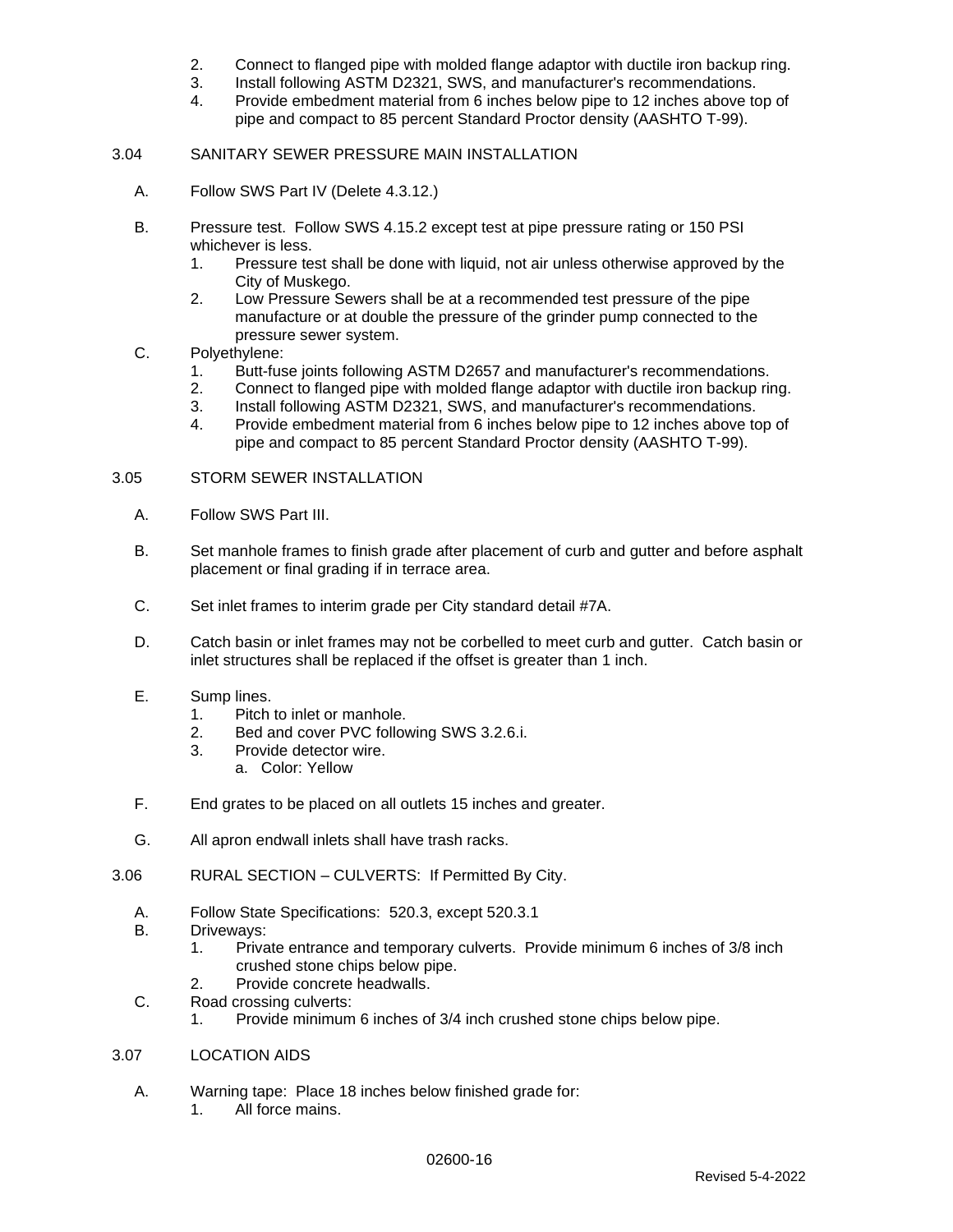- 2. All water mains.
- 3. All sump lines.
- 4. All sanitary pressure sewers.
- B. Detector wire:
	- 1. Attach with tape to:
		- a. All force mains.
			- i. Color: Green
		- b. All water mains.
			- i. Color: Blue
		- c. All sump lines.
			- i. Color: Yellow
		- d. All sanitary pressure sewers.
			- i. Color: Green
	- 2. Do not splice between location boxes without CITY's approval.
	- 3. Anodes:
		- a. Install temporary anode bags at end of each utility lateral.
		- b. Install temporary anode bags at each hydrant and termination points.
- C. Install location boxes at:
	- 1. 1000 feet maximum intervals.
	- 2. At every hydrant.
	- 3. For sump lines install detector wire in each frost sleeve.
- D. City requires detector wire to be tested and traceable over all proposed utilities with no traceable breaks along the utility alignment. City presence is required during all tests. Standard industry equipment is required for testing. If traceable test fails, Contractor shall fix the issue and notify the City when ready to retest.
- 3.08 CASING PIPE
	- A. Follow SWS drawing file no. 49.
	- B. Fill annular space in casing pipe with cellular concrete.
	- C. Provide bulkheads at each end of casing pipe.
	- D. For sewer pipe follow SWS 2.4.0.
	- E. For water pipe follow SWS 4.13.2.
	- F. Required for all stream crossings.

## 3.09 EXCAVATED MATERIAL

- A. Excavated Material: Deliver surplus excavated material to CITY designated locations within 4 radial miles from Work. If CITY designates in writing that disposal be made more than 4 radial miles from the Work, CONTRACTOR will be paid for that portion of the haul exceeding 4 radial miles by Change Order. Surplus excavated material for which CITY does not designate a disposal site shall be disposed at CONTRACTOR's cost. After delivery to the designated location, such material shall be graded level by CONTRACTOR.
- 3.10 CLEANUP
	- A. Clean dirt and construction material from haul roads:
		- 1. At end of each working day.
		- 2. As needed during the day to avoid creating hazards or complaints.